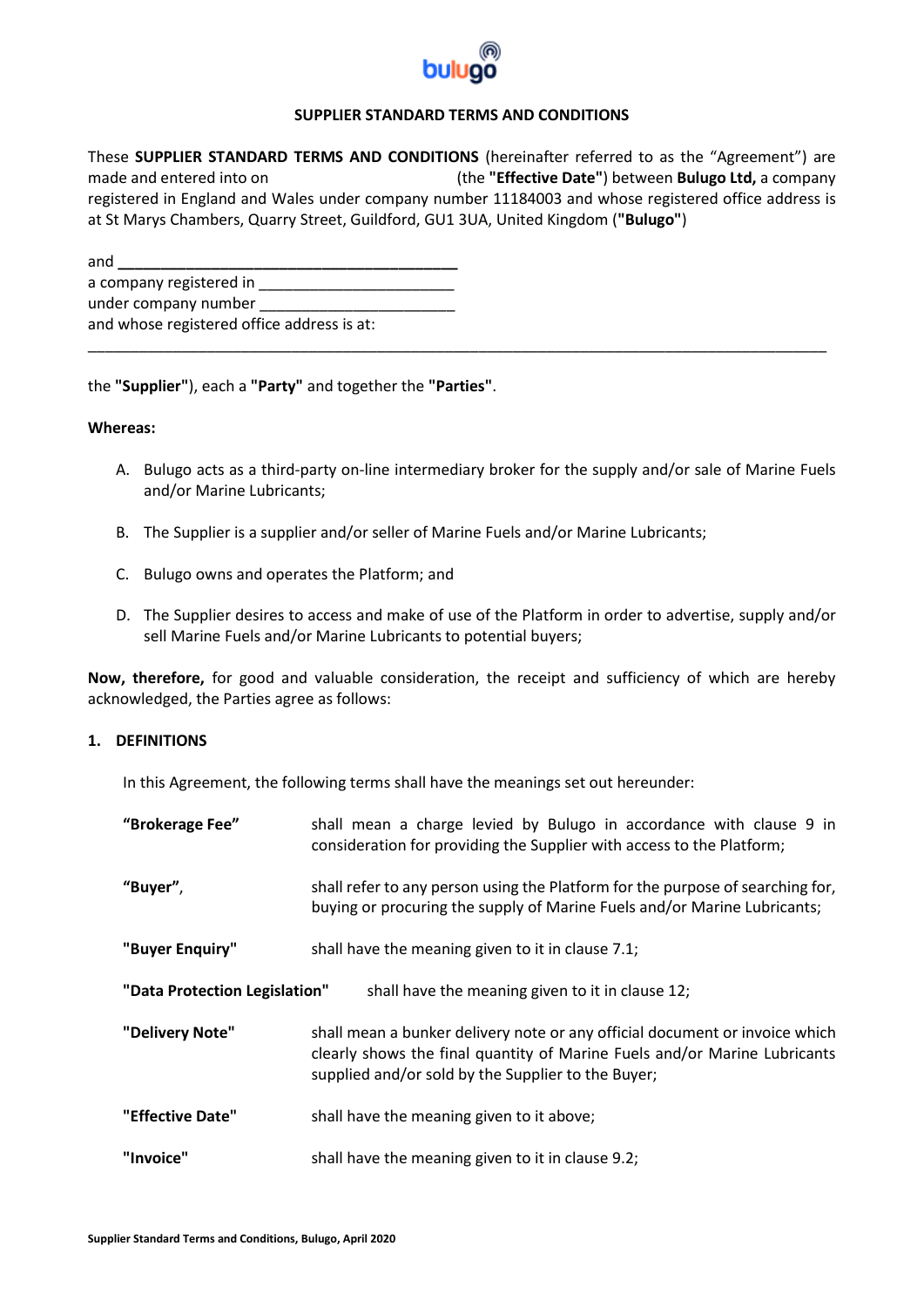

| "Marine Fuels"      | refers to all grades of marine distillate and residual fuels or other fuels used<br>within the marine industry;                                                                                                                                                                                                   |  |  |  |  |  |
|---------------------|-------------------------------------------------------------------------------------------------------------------------------------------------------------------------------------------------------------------------------------------------------------------------------------------------------------------|--|--|--|--|--|
| "Marine Lubricants" | refers to any marine lubricant or any other industrial and automotive<br>lubricant which can be used within the marine industry;                                                                                                                                                                                  |  |  |  |  |  |
| "Platform"          | shall mean Bulugo's on-line portal and application (accessible via internet,<br>mobile and application programmatic interface (API)) through which Buyers<br>and the Supplier may communicate, request and provide price quotations<br>and conclude the supply and/or sale of Marine Fuels and Marine Lubricants; |  |  |  |  |  |
| "Pricing Proposal"  | shall have the meaning given to it in clause 7.4;                                                                                                                                                                                                                                                                 |  |  |  |  |  |
| "User"              | any of the Supplier's employees, workers, contractors and/or agents which<br>use or access the Platform;                                                                                                                                                                                                          |  |  |  |  |  |

# **2. GENERAL**

- 2.1. This Agreement is intended by the Parties to govern the relationship between them and the Supplier's use of the Platform.
- 2.2. This Agreement contains the only conditions upon which Bulugo is prepared to deal with the Supplier and they shall govern the relationship between Bulugo and the Supplier to the entire exclusion of any other terms or conditions. No terms or conditions endorsed upon, delivered with or contained in the Supplier's documentation, messages to Bulugo or any similar document shall form part of this Agreement and the Supplier waives any right which it otherwise might have to rely on such terms or conditions.

# **3. BULUGO'S ROLE AND RESPONSIBILITES**

- 3.1. Bulugo's role will be that of a third party on-line intermediary broker and facilitator whose sole responsibility will be to make the Platform available to the Supplier.
- 3.2. Bulugo will not take ownership of any Marine Fuels or Marine Lubricants supplied and/or sold by the Supplier.
- 3.3. Bulugo will operate and maintain the Platform and make the Platform available to the Supplier in accordance with the terms and conditions of this Agreement.
- 3.4. Bulugo makes no warranty as to the functionality or fitness for purpose of the Platform.

# **4. SUPPLIER'S ROLE AND RESPONSIBILITIES**

- 4.1. The Supplier must at all material times act in good faith towards Bulugo.
- 4.2. Once the Supplier has made contact with a Buyer through the Platform, the Supplier will not under any circumstances act in such as manner as to avoid paying any Brokerage Fee to Bulugo. This includes but is not limited to discussing, corresponding in relation to or concluding any transaction directly with the Buyer outside of the Platform where (i) the Supplier, or the Marine Fuels or Marine Lubricants sold and/or supplied to the Buyer, were located by the Buyer via the Platform, or (ii) where initial contact between the Buyer and Supplier in relation to a sale and/or supply of Marine Fuels and/or Marine Lubricants was established via the Platform.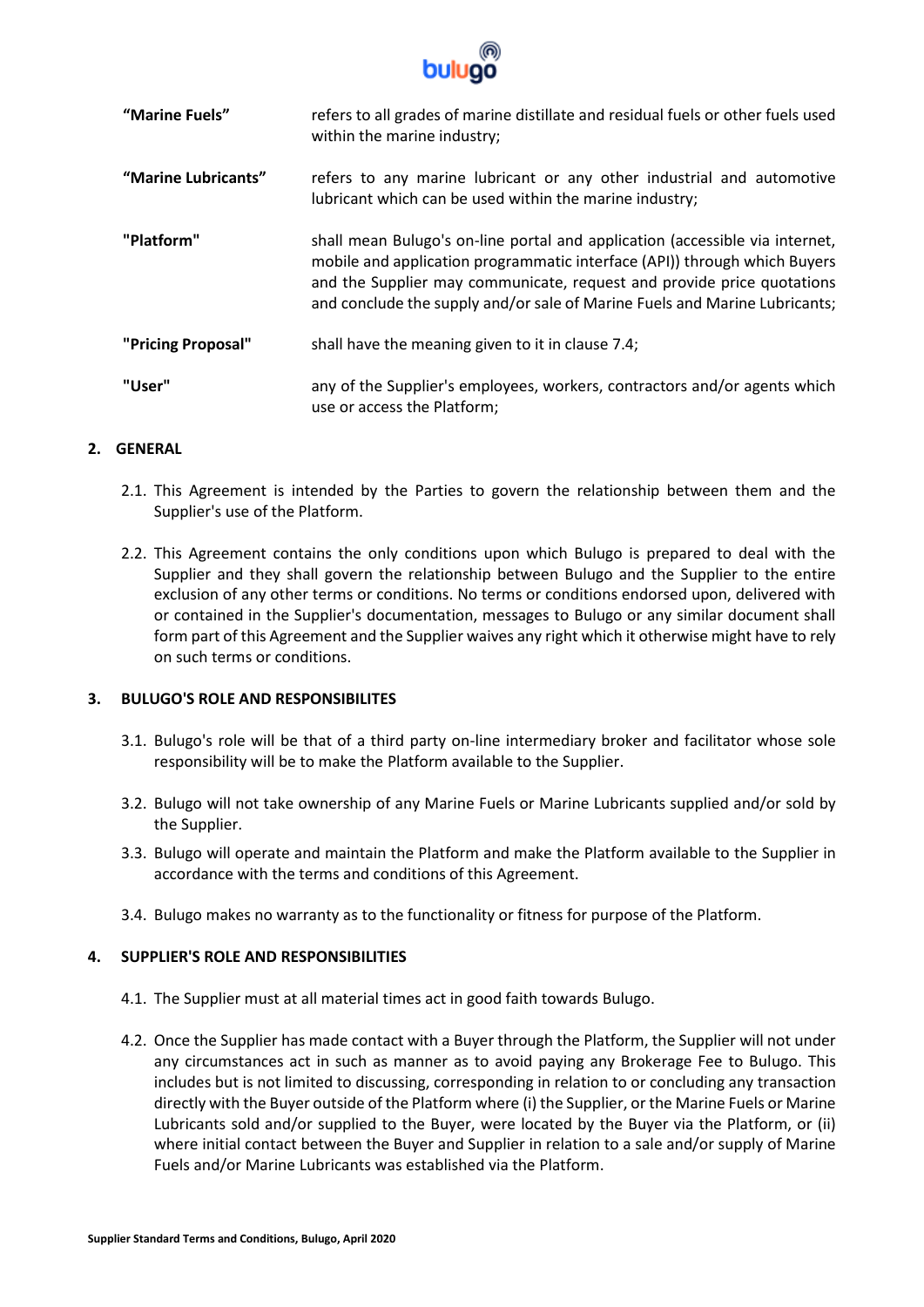

- 4.3. For the avoidance of doubt, clause 4.2 above does not include communications directly between the Buyer and Supplier, or their agents or subcontractors, regarding physical delivery of the Marine Fuels and/or Marine Lubricants in accordance with clause 8.1.
- 4.4. Once the supply and/or sale of any Marine Fuels and/or Marine Lubricants by the Supplier to the Buyer has taken place, the Supplier will, within 24 hours of the applicable Delivery Note becoming available to the Supplier, upload an electronic copy of the applicable Delivery Note to the Platform in order for Bulugo to confirm the final quantity of Marine Fuels and/or Marine lubricants supplied and/or sold, and subsequently issue the Supplier with an invoice.

## **5. USE OF THE PLATFORM**

- 5.1. In using the Platform, the Supplier shall:
	- 5.1.1. At all times comply with the provisions of this Agreement;
	- 5.1.2. Ensure any Users at all times comply with the provisions of this Agreement; and
	- 5.1.3. Be solely responsible for and indemnify Bulugo in relation to any damages, claims, fees, fines, penalties or other losses occasioned by any content or information uploaded, posted, transmitted, shared or otherwise made available on the Platform;
- 5.2. In using the Platform, the Supplier shall not:
	- 5.2.1. Engage in unlawful conduct;
	- 5.2.2. Engage in any activity which might compromise the security or functionality of the Platform;
	- 5.2.3. Discuss or agree with other Parties using the Platform, either directly or indirectly, anything which amounts to anti-competitive behaviour;
	- 5.2.4. Upload, post, transmit, share or otherwise make available any content or information which:
		- 5.2.4.1. Is inflammatory, defamatory, offensive, threatening, abusive, racist, vulgar, pornographic, obscene, profane, indecent, hateful or otherwise objectionable;
		- 5.2.4.2. Is intended to annoy, harass or intimidate another person or which will constitute a criminal offence or give rise to any civil liability;
		- 5.2.4.3. Infringes any duty of confidentiality, copyright, trademark or other proprietary right without the express permission of the owner of the confidential information, copyright, trademark or proprietary right;
		- 5.2.4.4. Contains a virus or malware, corrupts files or other similar software or programs that may damage the operation of the Platform or another person's computer(s), software or network;
		- 5.2.4.5. Breachesthe personal privacy of another person or is in breach of Data Protection Legislation or the data protection provisions set out in this Agreement.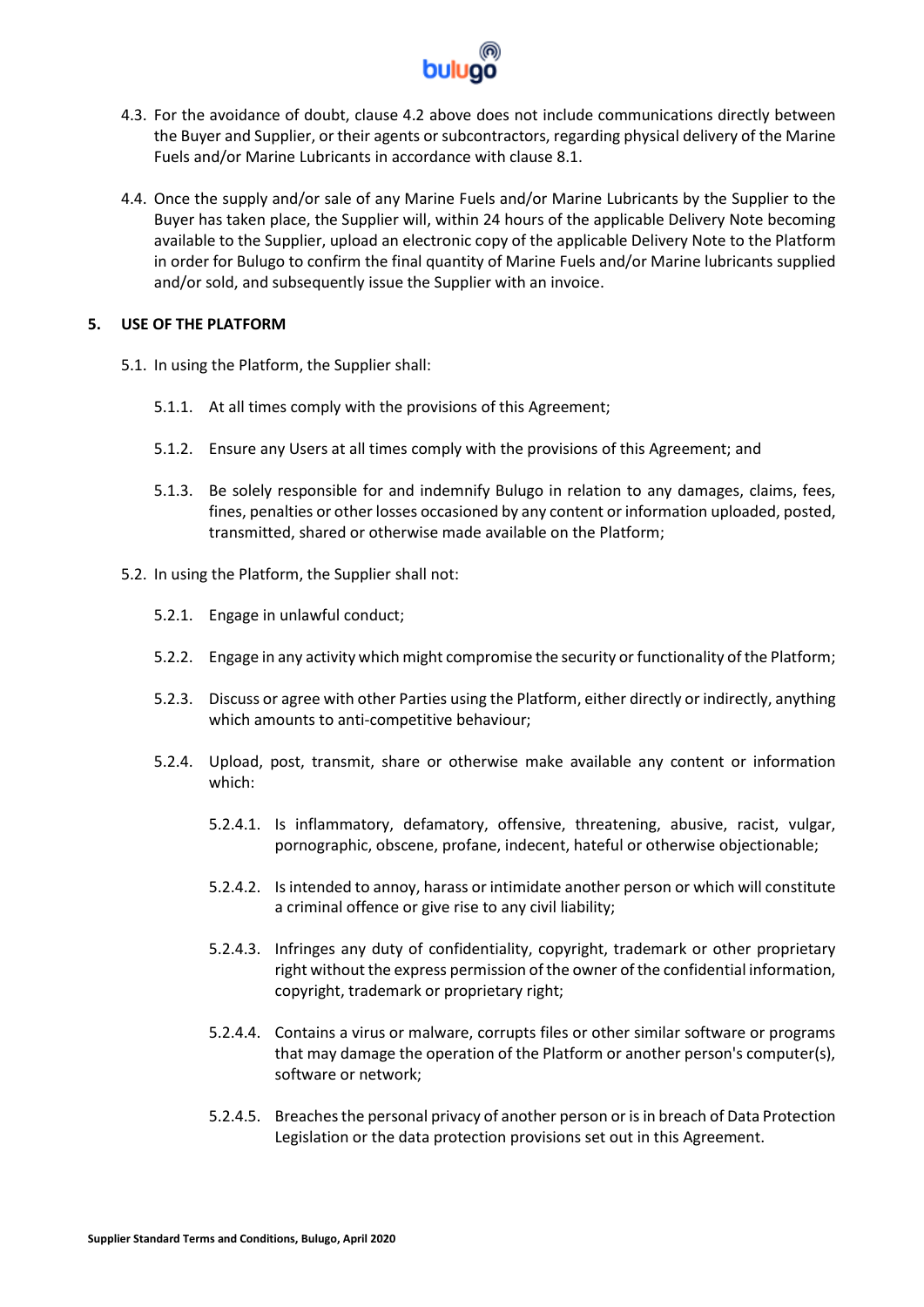

- 5.2.4.6. Contains or provides a link to a third party website unless that third party website is directly relevant to the transaction or potential transaction between the Buyer and the Supplier; and/or
- 5.2.4.7. Engage in any other conduct that restricts or inhibits any other person's use of the Platform.
- 5.3. The Supplier acknowledges that Bulugo has the right, but not the obligation, to monitor the Platform and Buyers' and Suppliers' use of the Platform.
- 5.4. The Supplier shall promptly inform Bulugo if it discovers any content or information on the Platform which may breach any of the provisions set out in this Agreement.
- 5.5. Bulugo reserves the right to remove any content or information on the Platform, or disable access to content or information, in the event that it believes or is notified that such information or content may be in breach of the provisions set out in this Agreement.
- 5.6. Bulugo reserves the right, at its sole discretion, to deny or suspend a particular User's access to the Platform, and to inform the Supplier of any conduct by the User which is in breach of this Agreement.

# **6. REGISTRATION**

- 6.1. Before the Supplier is able to access the Platform, the Supplier must complete the registration provisions set out in this clause.
- 6.2. In order to register, the Supplier must provide to Bulugo:
	- 6.2.1. A signed copy of this Agreement;
	- 6.2.2. A list of Users who are to access the Platform; and
	- 6.3.3. Any other documents which Bulugo reasonably deems necessary.
- 6.3. Upon receipt of the documents set out at clause 6.2 above, Bulugo shall procure access for the Supplier and Users to the Platform and provide the Supplier with usernames and passwords for any Users who are to access the Platform.
- 6.4. Bulugo will provide instructions to the Supplier regarding use of the Platform and the process flow set out in clause 7 below.
- 6.5. The Supplier shall inform Bulugo immediately when a User is no longer authorised to access the Platform on behalf of the Supplier so that they can be removed from the Platform.
- 6.6. The Supplier must provide Bulugo with at least 2 working days' notice in the event it wishes to add new Users to the Platform.

# **7. ON-LINE PROCESS**

7.1. Buyers may from time to time access the Platform and submit a request for a quotation for the sale and/or supply of Marine Fuels or Marine Lubricants through the Platform (a **"Buyer Enquiry"**). The Buyer Enquiry will clearly indicate at which port the Marine Fuels and/or Marine Lubricants are required, which Marine Fuels and/or Marine Lubricants are needed and in what quantities,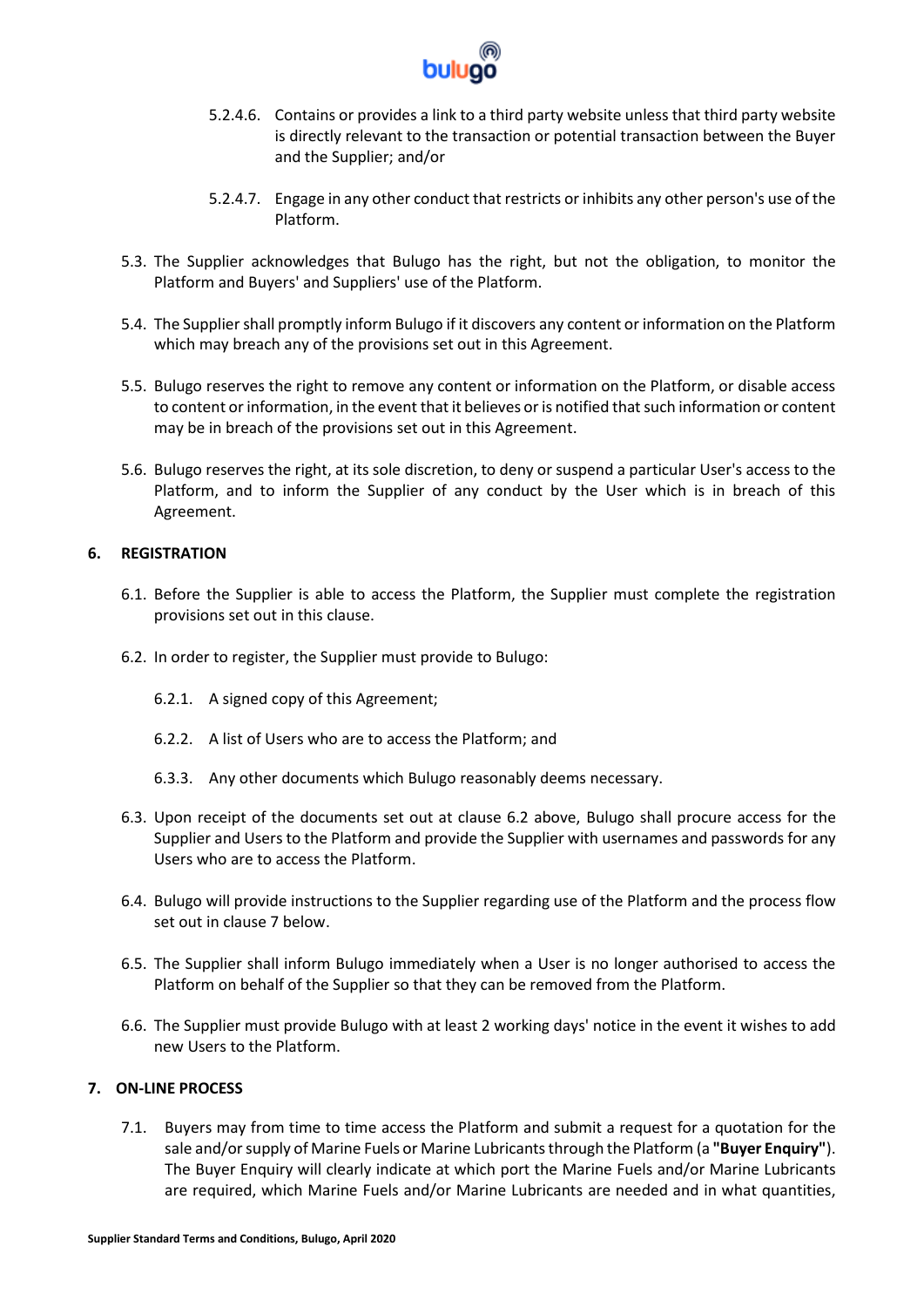

and also provide details of any relevant vessel name, IMO number and date and time window during which the sale and/or supply is required.

- 7.2. Once the registration provisions set out in clause 6 above have been completed, the Supplier, if they have indicated through the Platform that they are able to supply the Marine Fuels and/or Marine Lubricants required in the port requested by the Buyer, will receive a notification of the Buyer Enquiry and will be asked to access the Platform.
- 7.3. If the Supplier wishes to respond to the Buyer Enquiry, the Supplier will be required to access the Platform and review the Buyer Enquiry.
- 7.4. After reviewing the Buyer Enquiry, the Supplier will then have the option of responding to the Buyer Enquiry by submitting a pricing proposal for the Marine Fuels and/or Marine Lubricants specified in the Buyer Enquiry for review by the Buyer (a **"Pricing Proposal"**).
- 7.5. If, following review of the Pricing Proposal, the Buyer indicates that it is of interest, the Buyer and the Supplier will be able to engage in an on-line discussion and negotiation using the web messaging capability of the Platform
- 7.6. Pursuant to clause 4.2, under no circumstances will communications take place between Buyer and Supplier regarding the Buyer Enquiry, the Pricing Proposal or the potential transaction between the Buyer and Supplier outside of the Platform
- 7.7. Following the on-line discussion between the Buyer and the Supplier, referred to in clause 7.5 above, the Supplier will be able to amend the original Pricing Proposal, if necessary.
- 7.8. If the Pricing Proposal is accepted by the Buyer, the Supplier will be advised via the Platform that the Pricing Proposal has been accepted and the Pricing Proposal will thereafter be treated as a concluded transaction which will be physically fulfilled by the Buyer and Supplier.
- 7.9. If the Pricing Proposal was not accepted by the Buyer, the Supplier will be notified of this via the Platform.

# **8. PHYSICAL DELIVERY**

- 8.1. The physical delivery of the Marine Fuels and/or Marine Lubricants to the Buyer or its designated receiver is not managed or coordinated via the Platform. The Buyer and Supplier, or their representatives, may need to communicate directly and outside of the Platform in relation to physical delivery.
- 8.2. Once the applicable Delivery Note has been uploaded to the Platform in accordance with clause 4.4 above, the Platform shall be updated with the details of the completed transaction.

# **9. BROKERAGE FEES**

- 9.1. The Brokerage Fee will be deemed earned by Bulugo at the point of receipt of the applicable Delivery note and the transaction is marked as Complete.
- 9.2. Once the applicable Delivery Note has been uploaded to the Platform in accordance with clause 4.4 above and the transaction is marked as Complete, Bulugo shall provide an invoice to the Supplier for the Brokerage Fee (an **"Invoice"**), which shall be calculated on the following basis:
- 9.2.1. Marine Fuels USD 1 per MT stated in the Delivery Note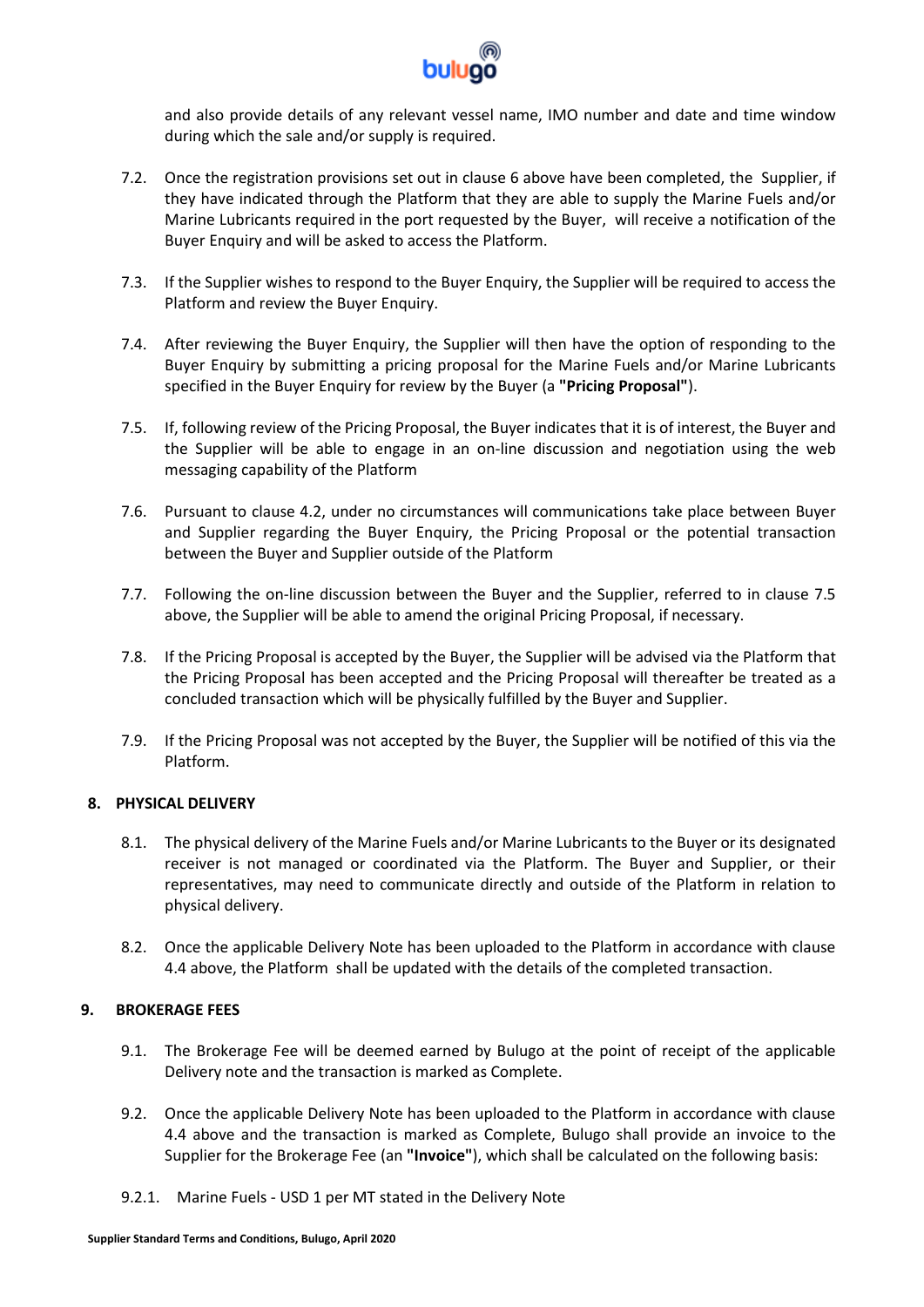

- 9.2.2. Marine Lubricants USD 0.10 per litre/kg stated in the Delivery Note
- 9.3. The Invoice shall be based on the figures in the Delivery Note rounded to the nearest MT or litre/kg, as applicable. If a Delivery Note is not uploaded to the Platform, the Invoice will be based upon the quantities set out in the Pricing Proposal.
- 9.4. Bulugo reserves the right to change the structure or means of calculation of the Brokerage Fee and/or any payment terms set out in clause 10 below, by giving the Supplier 30 days prior written notice of its intention to do so.
- 9.5. The Invoice will become due 7 days after the agreed payment terms on the transaction as specified by the supplier. For the avoidance of doubt, if the supplier has agreed 30 days payment terms, the Bulugo invoice will become due 30 days + 7 days after the transaction is completed and the buyer has confirmed the delivery of the products.

## **10. PAYMENT**

- 10.1. Payment of an Invoice shall be made in cleared funds in US dollars.
- 10.2. The Invoice will be sent electronically to the Supplier at the notify address set out at clause 23 below, or to such other address as the Supplier may notify to Bulugo from time to time. A copy shall be provided to the User who submitted the agreed Pricing Proposal to the Buyer.
- 10.3. A valid Invoice shall become immediately due and payable upon being issued in accordance with clause 10.2 above and shall, in any event, be paid within 30 calendar days of issuance. Payment shall be made by means of telegraphic transfer, automated credit transfer or electronic transfer of same day funds quoting the invoice number and the Supplier's name to the account specified in the Invoice.
- 10.4. All bank charges in respect of such payments shall be for the Supplier's account.
- 10.5. The Supplier shall notify (or shall instruct its bank to notify) Bulugo as soon as payment of an Invoice has been made, quoting the date on which payment was made, the amount, the name of the bank effecting payment and details of each invoice to which the payment relates. Such notification shall be sent to the Bulugo email addres[s payment@bulugo.com.](mailto:payment@bulugo.com)
- 10.6. If the Supplier fails to pay any valid Invoice or any other amount due to Bulugo**,** Bulugo, in its sole discretion, and in addition to and without prejudice to any other rights it may have, shall have the right: (i) to temporarily restrict the Supplier's and/or User's access to the Platform; and/or (ii) to terminate this Agreement with immediate effect.
- 10.7. All sums payable by the Supplier under this Agreement:
	- 10.7.1. Are exclusive of value added tax or other applicable sales tax, which shall be added to the sum in question;
	- 10.7.2. Shall be paid in full without any deductions, abatements or set-off of any kind (including deductions in respect of items such as income, corporation, or other taxes, charges and/or duties) except where the Supplier is required by law to deduct withholding tax from sums payable to Bulugo. If the Supplier is required by law to deduct withholding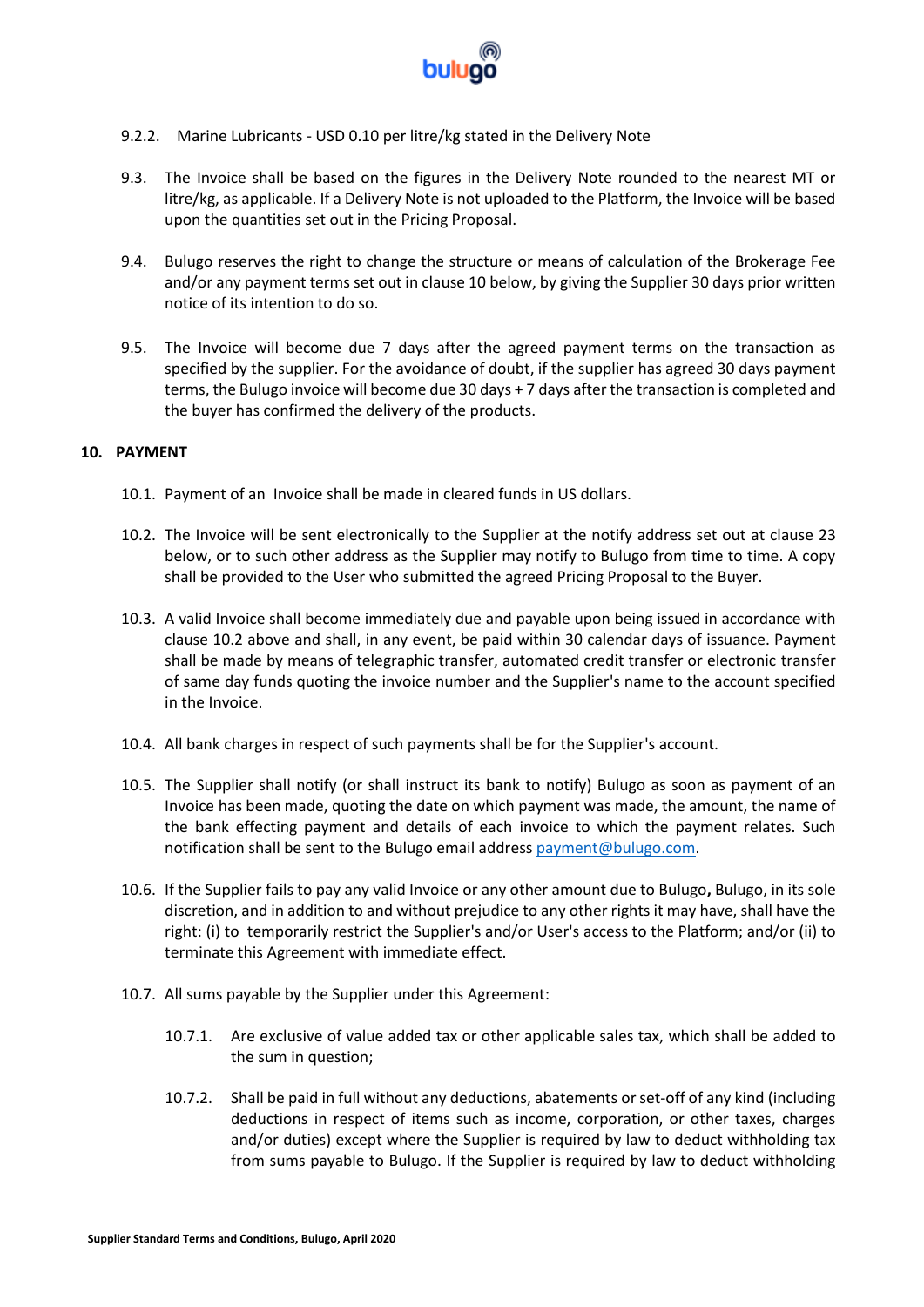

tax, then the Supplier and Bulugo shall co-operate in all respects and take all reasonable steps necessary to:

- 10.7.2.1. Lawfully avoid making any such deductions;
- 10.7.2.2. Enable the payee to obtain a tax credit in respect of the amount withheld; or
- 10.7.2.3. Ensure Bulugo receives the full amount due to it.
- 10.8. If the Supplier fails to make any payment due to Bulugo under this agreement by the stated due date of the invoice, then, without prejudice to Bulugo's remedies set out elsewhere in this Agreement, the Supplier shall pay interest on the overdue amount at the rate of 4% per annum above the Barclays Bank base rate from time to time. Such interest shall accrue on a daily basis from the due date until actual payment of the overdue amount, whether before or after judgment. The Supplier shall pay the interest together with the overdue amount.
- 10.9. The Supplier shall keep separate accounts and records giving correct and adequate details of all transactions entered into by the Supplier via the Platform. The Supplier shall permit the duly appointed representatives of Bulugo at all reasonable times, but no more than once in any 12 month period, to inspect all such accounts and records and to take copies of them.
- 10.10. In the event that the Supplier is delayed in receiving payment from their Buyer on any given transaction, they must notify Bulugo in writing prior to the due date of the invoice. Bulugo will then place the specific Buyers account on hold and will extend the due date for the invoice on a week by week basis (at the discretion of the directors) until the funds are cleared with the Supplier.
	- 10.10.1. If the Supplier receives notification that their invoice with the Buyer for this transaction will never be settled, they must inform Bulugo in writing with proof of this confirmation. Bulugo will then terminate the invoice.
	- 10.10.2. As per clause 10.9 Bulugo reserves the right to inspect Supplier accounts. If more than 3 Supplier invoices from Bulugo are not settled, then Bulugo will ask to inspect the Supplier accounts.

# **11. CONFIDENTIALITY**

- 11.1. For the purposes of this clause, **"Confidential Information"** shall mean the terms and conditions of this Agreement and the following categories of information that a Party (the **"Disclosing Party"**) may disclose to the other (the **"Receiving Party"**):
	- 11.1.1. Information, in any form, that the Disclosing Party marks confidential, restricted, proprietary or with a similar designation;
	- 11.1.2. Information relating to the Disclosing Party's business, affairs, customers, employees, service providers, financial condition, marketing or development plans, strategies, inventions, discoveries, ideas, trade secrets (as reasonably understood to be such), concepts, processes, techniques, methodologies, know-how, forecasts and forecast assumptions and volumes, performance, or operations that such Disclosing Party treats as confidential or proprietary and that under the circumstances of disclosure or access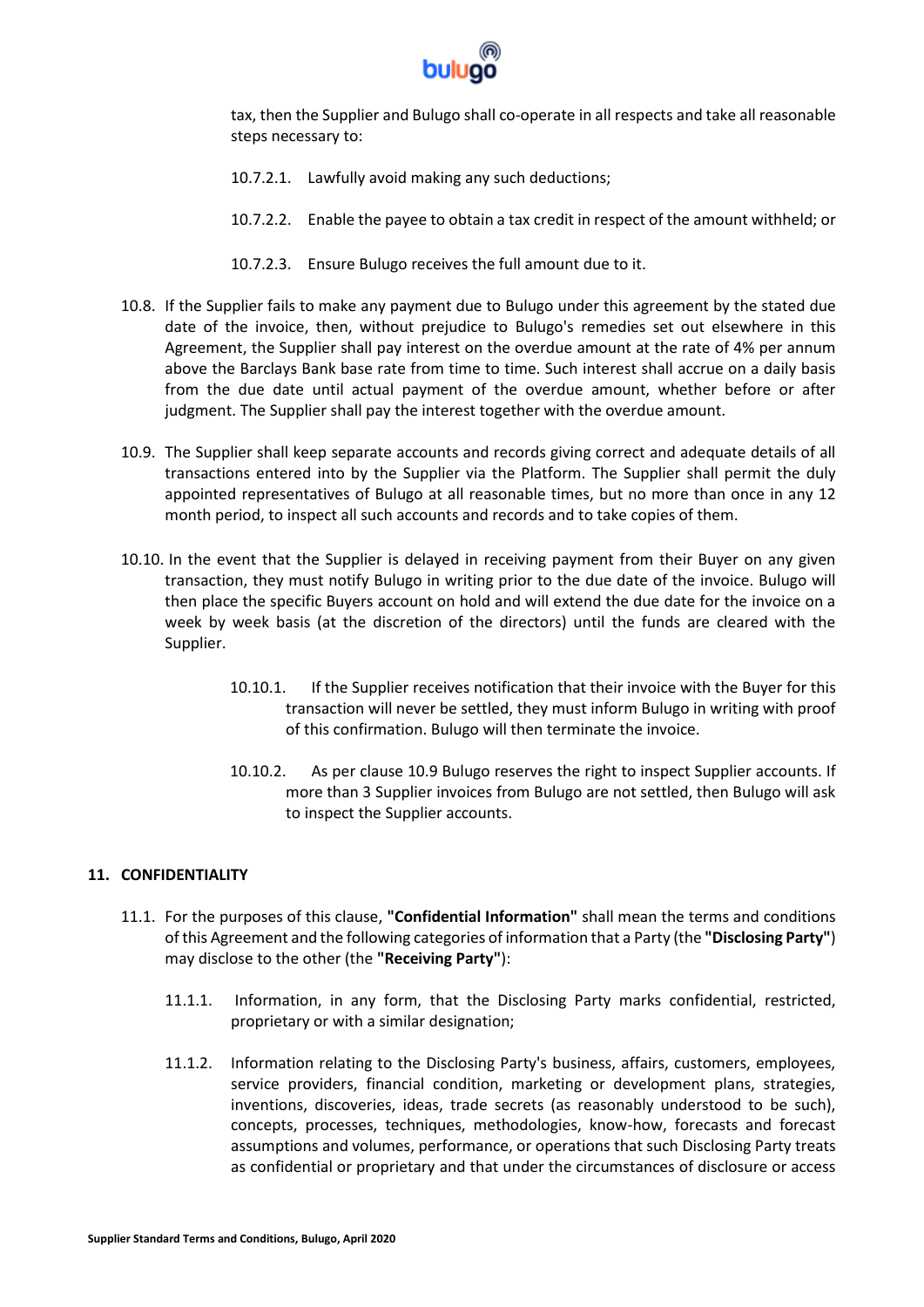

reasonably should be understood by the Receiving Party to be confidential or proprietary;

- 11.1.3. Third party information obtained by the Disclosing Party subject to an obligation of confidentiality, which obligation the Disclosing Party makes known to or reasonably should be known by the Receiving Party; and
- 11.1.4. Any other information not included in clauses 11.1.1 to 11.1.3 above (whether communicated orally or in writing) provided by the Disclosing Party where the Disclosing Party identifies such information to the Receiving Party as confidential prior to its disclosure and confirms promptly thereafter in writing that such information is confidential.
- 11.2. Notwithstanding clause 11.1, Confidential Information does not include information that:
	- 11.2.1. Is or becomes publicly available other than as a result of any breach by Receiving Party of this Agreement;
	- 11.2.2. Was previously known to the Receiving Party free of any obligation to the Disclosing Party to keep it confidential;
	- 11.2.3. Is independently developed without the use of or reference to the Confidential Information of the Disclosing Party; or
	- 11.2.4. Is or becomes available to the Receiving Party from a third party on a non-confidential basis, except if Receiving Party knew that the third party was bound by a confidentiality obligation to the Disclosing Party or otherwise was not in lawful possession of the information.
- 11.3. The Receiving Party undertakes that it shall not at any time during this agreement, and for a period of five years after termination of this agreement, disclose to any person any Confidential Information of the Disclosing Party, except as permitted by Clause 11.4.
- 11.4. The Receiving Party may disclose the Disclosing Party's Confidential Information:
	- 11.4.1. to its employees, officers, representatives or advisers who need to know such information for the purposes of carrying out the Receiving Party's obligations under this Agreement. The Receiving Party shall procure that its employees, officers, representatives or advisers to whom it discloses the Disclosing Party's information comply with this Clause 11; and
	- 11.4.2. as may be required by law, a court of competent jurisdiction or any governmental or regulatory authority.
- 11.5. The Receiving Party shall not use the Disclosing Party's Confidential Information for any purpose other than to perform its obligations under this Agreement.

# **12. DATA PROTECTION**

12.1. For the purpose of this clause, the following terms shall having the following definitions:

| "Agreed Purposes" |                                   |  |  | shall mean the performance by the Parties of their |  |  |  |  |  |
|-------------------|-----------------------------------|--|--|----------------------------------------------------|--|--|--|--|--|
|                   | obligations under this Agreement; |  |  |                                                    |  |  |  |  |  |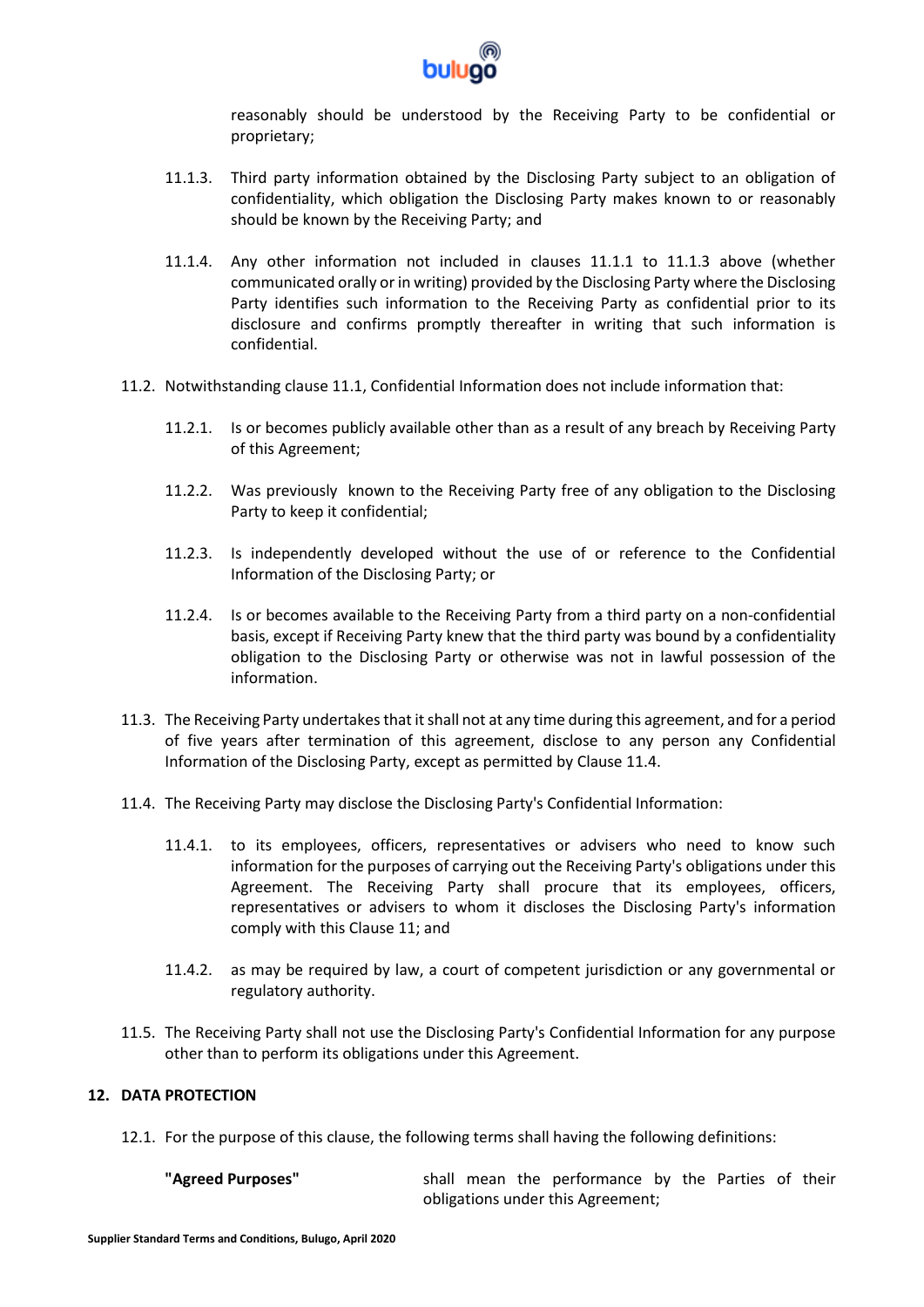

**"Controller", "Data Controller", "Processor", "Data Processor", "Data Subject", "Personal Data", "Processing"** and **"Appropriate Technical And Organisational Measures"** shall have the meaning given to them in the Data Protection Legislation in force at the material time.

- **"Data Protection Legislation"** shall mean all legislation and regulatory requirements in force from time to time relating to the use of personal data and the privacy of electronic communications, including, without limitation (i) any data protection legislation from time to time in force in the UK including the Data Protection Act 2018 or any successor legislation, as well as (ii) the General Data Protection Regulation ((EU) 2016/679) and any other directly applicable European Union regulation relating to data protection and privacy (for so long as and to the extent that the law of the European Union has legal effect in the UK).
- **"Permitted Recipients"** shall mean the Parties to this Agreement, the employees of each Party and any third parties engaged to perform obligations in connection with this Agreement.
- **"Shared Personal Data"** shall mean the Personal Data to be shared between the Parties under this Agreement. Shared Personal Data shall be confined to the following categories of information relevant to the following categories of data subject:
	- (i) The names of any Users;
	- (ii) The email addresses of any Users;
	- (iii) The names of any Bulugo employees or contractors which may from time to time be provided to the Supplier;
	- (iv) The email addresses of any Bulugo employees or contractors which may from time to time be provided to the Supplier;
	- (v) The names of any notify parties for each Party pursuant to this Agreement;
- 12.2 The provisions which follow set out the framework for the sharing of Personal Data between the Parties as Data Controllers. Each Party acknowledges that one Party (the Data Discloser) may, from time to time, disclose to the other Party (the Data Recipient) Shared Personal Data collected by the Data Discloser for the Agreed Purposes. Each Party shall:
	- 12.2.1 Ensure that it has all necessary consents and notices in place to enable lawful transfer of the Shared Personal Data to the Data Recipient for the Agreed Purposes;
	- 12.2.2 Give full information to any Data Subject whose Personal Data may be Processed under this Agreement of the nature such Processing. This includes giving notice that, on the termination of this Agreement, personal data relating to them may be retained by or, as the case may be, transferred to one or more of the Data Recipients, their successors and assigns;
	- 12.2.3 Process the Shared Personal Data only for the Agreed Purposes;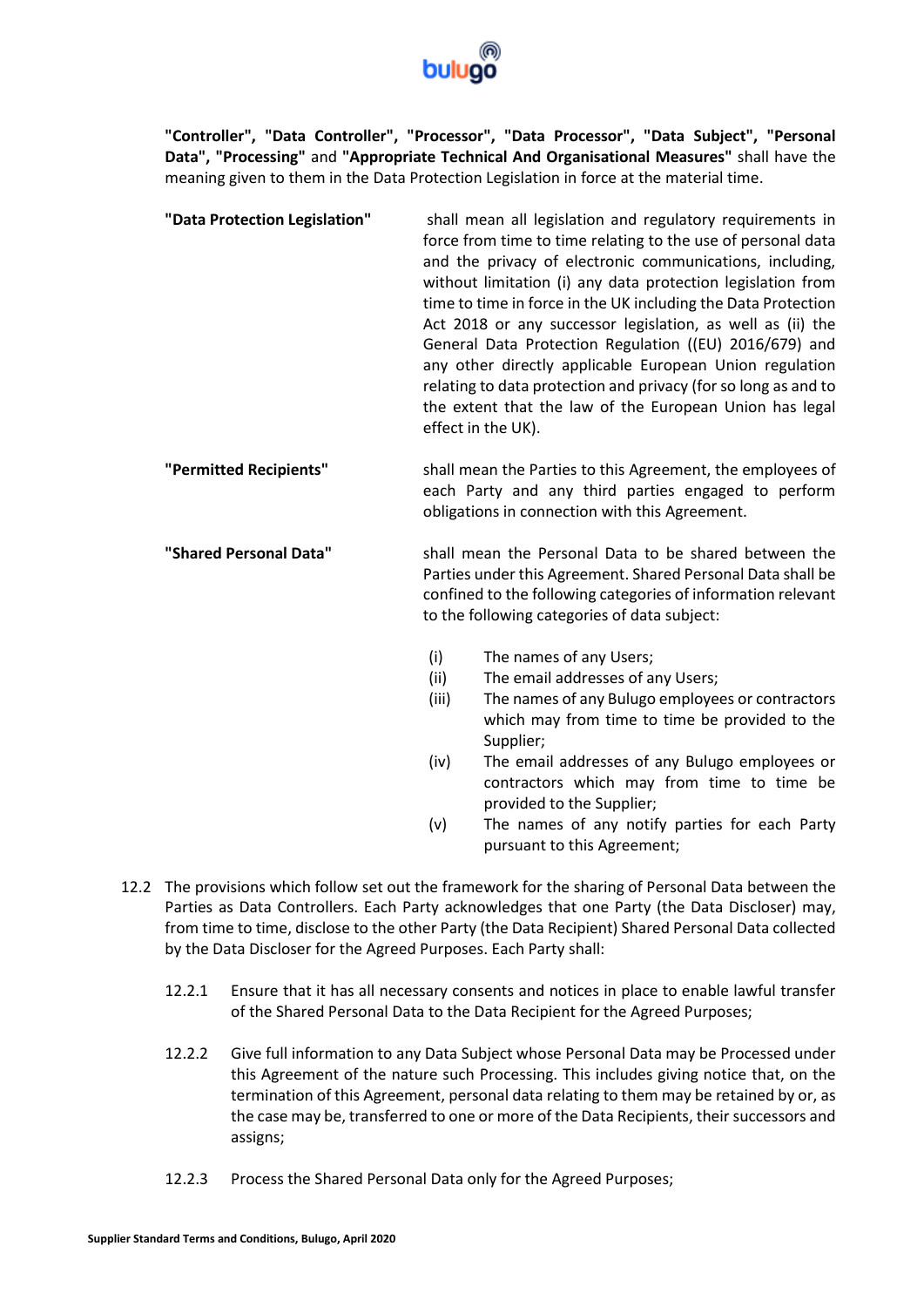

- 12.2.4 Not disclose or allow access to the Shared Personal Data to anyone other than the Permitted Recipients;
- 12.2.5 Ensure that all Permitted Recipients are subject to written contractual obligations concerning the Shared Personal Data (including obligations of confidentiality) which are no less demanding than those imposed by this agreement;
- 12.2.6 Ensure that it has in place Appropriate Technical And Organisational Measures, reviewed and approved by the other Party, to protect against unauthorised or unlawful Processing of Personal Data and against accidental loss or destruction of, or damage to, Personal Data.
- 12.2.7 Not transfer any Personal Data received from the Data Discloser outside the EEA unless the transferor:
	- 12.2.7.1 Complies with the provisions of Article 26 of the GDPR (in the event the transferee is a joint controller); and
	- 12.2.7.2 ensures that (i) the transfer is to a country approved by the European Commission as providing adequate protection pursuant to Article 45 GDPR; (ii) there are appropriate safeguards in place pursuant to Article 46 GDPR; or (iii) one of the derogations for specific situations in Article 49 GDPR applies to the transfer.
- 12.3 Each Party shall comply with the Data Protection Legislation and, without prejudice to clause 17, agrees that any material breach of the Data Protection Legislation shall, if not remedied within 30 days of written notice from the other Party, give grounds to the other Party to terminate this Agreement with immediate effect.
- 12.4 Each Party shall assist the other in complying with all applicable requirements of the Data Protection Legislation. In particular, each Party shall:
	- 12.4.1 Consult with the other Party about any notices given to Data Subjects in relation to the Shared Personal Data;
	- 12.4.2 Promptly inform the other Party about the receipt of any Data Subject access request;
	- 12.4.3 Provide the other Party with reasonable assistance in complying with any Data Subject access request;
	- 12.4.4 Not disclose or release any Shared Personal Data in response to a Data Subject access request without first consulting the other Party wherever possible;
	- 12.4.5 Assist the other Party, at the cost of the other Party, in responding to any request from a Data Subject and in ensuring compliance with its obligations under the Data Protection Legislation with respect to security, Personal Data breach notifications, data protection impact assessments and consultations with supervisory authorities or regulators;
	- 12.4.6 Notify the other Party without undue delay on becoming aware of any breach of the Data Protection Legislation;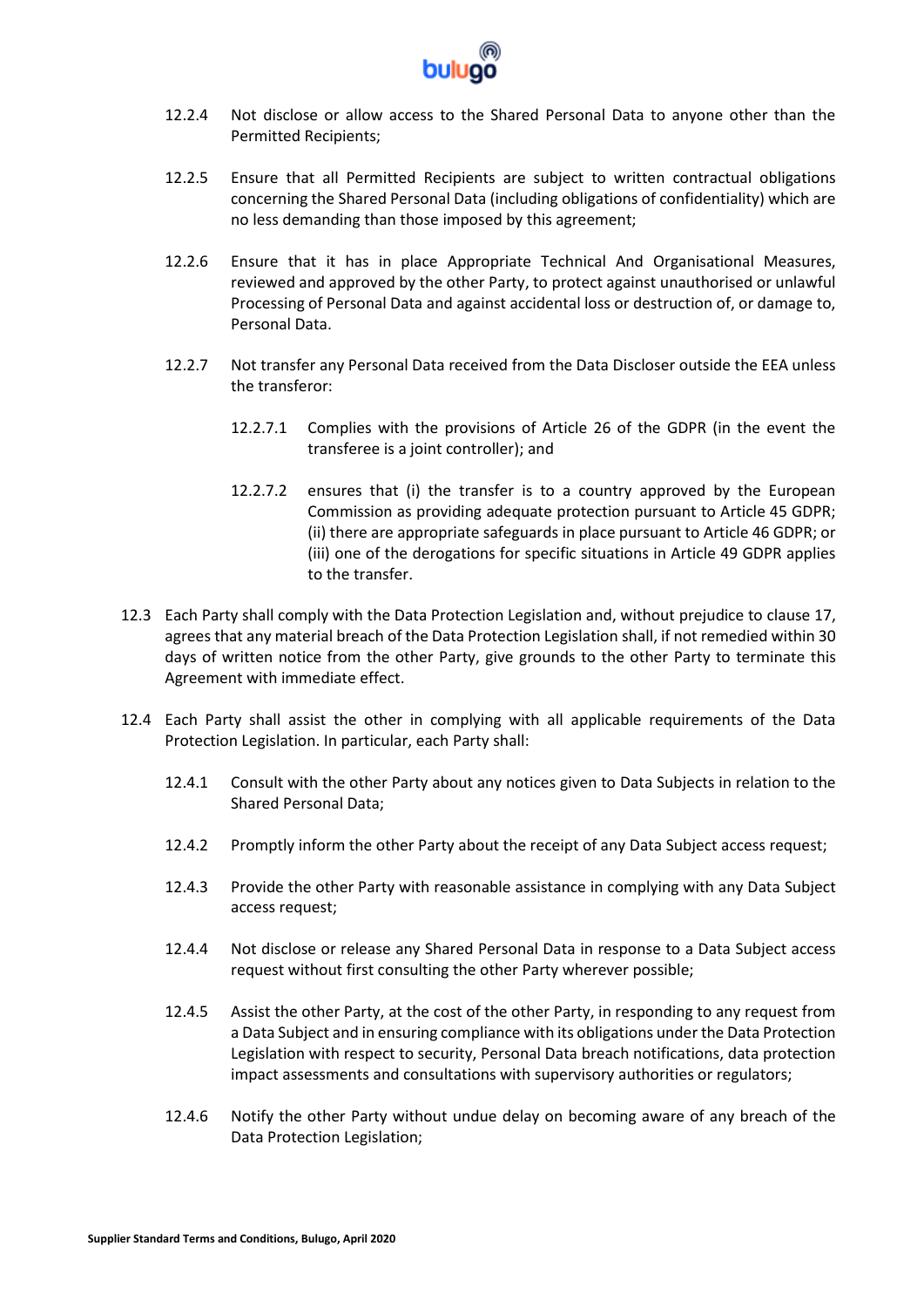

- 12.4.7 At the written direction of the Data Discloser, delete or return Shared Personal Data and copies thereof to the Data Discloser on termination of this Agreement unless required by law to store the Personal Data;
- 12.4.8 Use compatible technology for the Processing of Shared Personal Data to ensure that there is no lack of accuracy resulting from Personal Data transfers;
- 12.4.9 Maintain complete and accurate records and information to demonstrate its compliance with this clause 12; and
- 12.4.10 Provide the other Party with contact details of at least one employee as point of contact and responsible manager for all issues arising out of the Data Protection Legislation, including the joint training of relevant staff, the procedures to be followed in the event of a data security breach, and the regular review of the Parties' compliance with the Data Protection Legislation. In the absence of either Party providing the contact details of an employee in accordance with this clause, the point of contact and responsible manager for all issues arising out of the Data Protection Legislation shall be the notify party set out at clause 23.

# **13 INTELLECTUAL PROPERTY**

- 13.1 Title to the Platform shall remain with Bulugo. Bulugo represents that the Platform is proprietary to Bulugo, and that such Platform comprises confidential or proprietary information of Bulugo. The Supplier shall protect the confidential or proprietary nature of the Platform using the same degree of care it utilises for the protection of its own confidential and proprietary information, but in any event, not less than reasonable care.
- 13.2 The intellectual property rights in any content or information which is uploaded, posted, transmitted, shared or otherwise made available through the Platform shall belong to Bulugo unless such content or information is the Confidential Information of the Supplier or the intellectual property of a third party, in which case ownership shall remain with the Supplier or the third party as applicable.
- 13.3 Bulugo hereby grants the Supplier a temporary, non-exclusive right and license for the Term under all applicable intellectual property rights in order to access and use the Platform. The foregoing rights and licenses extend to Users who may access the Platform on behalf of the Supplier from time to time.
- 13.4 Subject to clauses 13.1 to 13.3 above, each Party shall retain title in its own Confidential Information or intellectual property.

## **14. NO PARTNERSHIP OR AGENCY**

- 14.1. Nothing in this Agreement is intended to, or shall be deemed to, establish any partnership or joint venture between any of the Parties, constitute any Party the agent of another Party, or authorise any Party to make or enter into any commitments for or on behalf of any other Party.
- 14.2. Each Party confirms it is acting on its own behalf and not for the benefit of any other person.

# **15. SANCTIONS & BOYCOTTS**

15.1. Nothing in the Agreement is intended, nor should it be interpreted or construed, to induce or require either Party to act in any manner (including failing to take any actions in connection with a transaction) which is inconsistent with, penalised or prohibited under any applicable laws,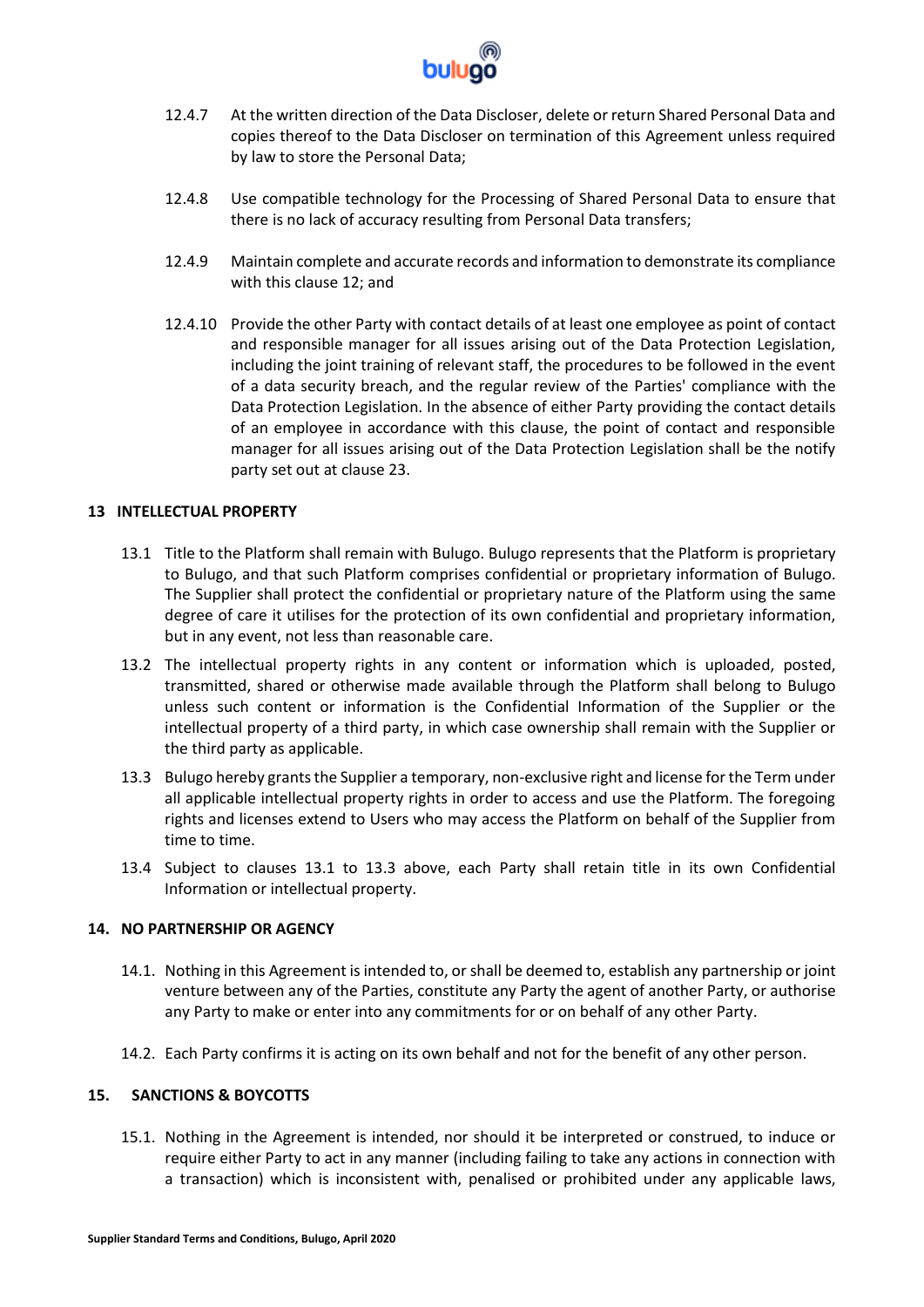

regulations, decrees, ordinance, order, demand, request, rules, requirements or sanctions applicable to such Party which relate to international boycotts of any type.

### **16. ANTI CORRUPTION**

- 16.1. Each Party warrants and undertakes to the other that in connection with the performance of their obligations under this Agreement that they, their employees, agents, workers or subcontractors, will each respectively comply with all applicable laws, regulations, rules, decrees and/or official government orders and requirements of the United Kingdom, the United States of America or any other relevant jurisdiction relating to anti-bribery or anti-money laundering.
- 16.2. Each Party represents, warrants and undertakes to the other that neither they nor their employees, agents, workers or subcontractors shall, directly or indirectly pay, offer, give or promise to pay or authorise the payment of, any monies or other things of value to: (i) a government official; (ii) any director, officer, employee, or agent/ representative of an actual or prospective counterparty, supplier or customer of the Buyer or Supplier; or (iii) any other person, individual or entity at the suggestion, request or direction or for the benefit of any of the abovedescribed persons and entities, or engage in other acts or transactions, in each case if this is in violation of or inconsistent with the anti-bribery or anti-money laundering legislation of any government, including without limitation, the U.S. Foreign Corrupt Practices Act, the UK Bribery Act 2010, Anti-terrorism, Crime and Security Act 2001, the Money Laundering Regulation 1993 and the Proceeds of Crime Act 2002 and the applicable country legislation implementing the OECD Convention on Combating Bribery of Foreign Public Officials in International Business Transactions.
- 16.3. Without prejudice to clause 17 each Party may terminate this Agreement forthwith upon written notice to the other Party at any time, if in its reasonable judgment the other Party is in breach of any of the representations, warranties or undertakings in Clauses 16.1 and/or 16.2 above.

#### **17. TERM**

- 17.1. This Agreement shall commence on the Effective Date and shall continue until such time as this Agreement is terminated in accordance with this clause 17 or such other rights of termination as the Parties may have under the other provisions of this Agreement.
- 17.2. This Agreement may be terminated at any time by either Party upon thirty (30) days prior written notice to the other Party.
- 17.3. Without affecting any other right or remedy available to it, Bulugo may terminate this Agreement with immediate effect by giving written notice to the Supplier if:
	- 17.3.1. The Supplier fails to pay any amount due under this Agreement on the due date for payment and remains in default not less than 30 days after being notified in writing] to make such payment;
	- 17.3.2. The Supplier commits a material breach of any term of this Agreement which breach is irremediable or (if such breach is remediable) fails to remedy that breach within a period of 14 days after being notified in writing to do so;
	- 17.3.3. The Supplier repeatedly breaches any of the terms of this Agreement in such a manner as to reasonably justify the opinion that its conduct is inconsistent with it having the intention or ability to give effect to the terms of this Agreement;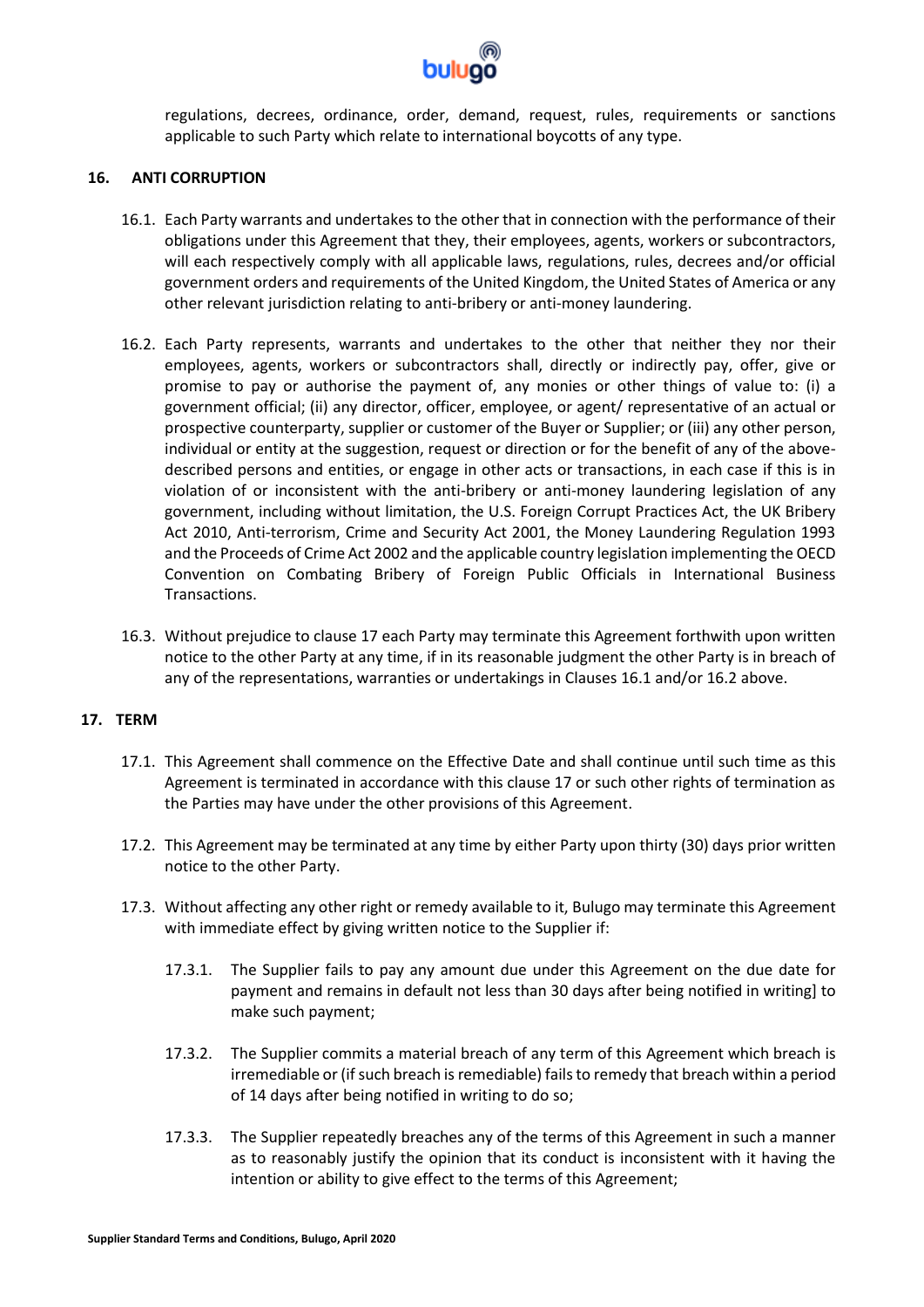

- 17.3.4. The Supplier suspends, or threatens to suspend, payment of its debts or is unable to pay its debts as they fall due or admits inability to pay its debts;
- 17.3.5. The Supplier commences negotiations with all or any class of its creditors with a view to rescheduling any of its debts, or makes a proposal for or enters into any compromise or arrangement with its creditors;
- 17.3.6. A petition is filed, a notice is given, a resolution is passed, or an order is made, for or in connection with the winding up of the Supplier;
- 17.3.7. An application is made to court, or an order is made, for the appointment of an administrator, or if a notice of intention to appoint an administrator is given or if an administrator is appointed, over the Supplier;
- 17.3.8. The holder of a qualifying floating charge over the assets of the Supplier has become entitled to appoint or has appointed an administrative receiver;
- 17.3.9. A person becomes entitled to appoint a receiver over the assets of the Supplier or a receiver is appointed over the assets of the Supplier;
- 17.3.10. A creditor or encumbrancer of the Supplier attaches or takes possession of, or a distress, execution, sequestration or other such process is levied or enforced on or sued against, the whole or any part of the Supplier's assets and such attachment or process is not discharged within 14 days;
- 17.3.11. Any event occurs, or proceeding is taken, with respect to the Supplier in any jurisdiction to which it is subject that has an effect equivalent or similar to any of the events mentioned in clause 17.3.1 to 17.3.10 (inclusive);
- 17.3.12. The Supplier suspends or ceases, or threatens to suspend or cease, carrying on all or a substantial part of its business; or
- 17.3.13. There is a change of control of the Supplier (within the meaning of section 1124 of the Corporation Tax Act 2010).

# **18. CONSEQUENCES OF TERMINATION**

- 18.1. Upon termination of this Agreement:
	- 18.1.1. The Supplier and any Users shall cease to have access to the Platform;
	- 18.1.2. The Supplier shall send any Delivery Notes which should have been uploaded to the Platform had the Agreement not been terminated, but which have not been uploaded to Platform as at the date of termination, to Bulugo at the notify address set out at clause 23. Upon receipt of the Delivery Notes, Bulugo shall issue Invoices in relation to each Delivery Note and send such invoices to the Supplier for payment. Should the Delivery Notes not be received in accordance with this clause, Bulugo may, at its discretion, issue Invoices based upon the quantities set out in the relevant Pricing Proposals.
	- 18.1.3. All other sums due to Bulugo pursuant to this Agreement shall become immediately due and payable, to the extent that they are not already immediately due and payable.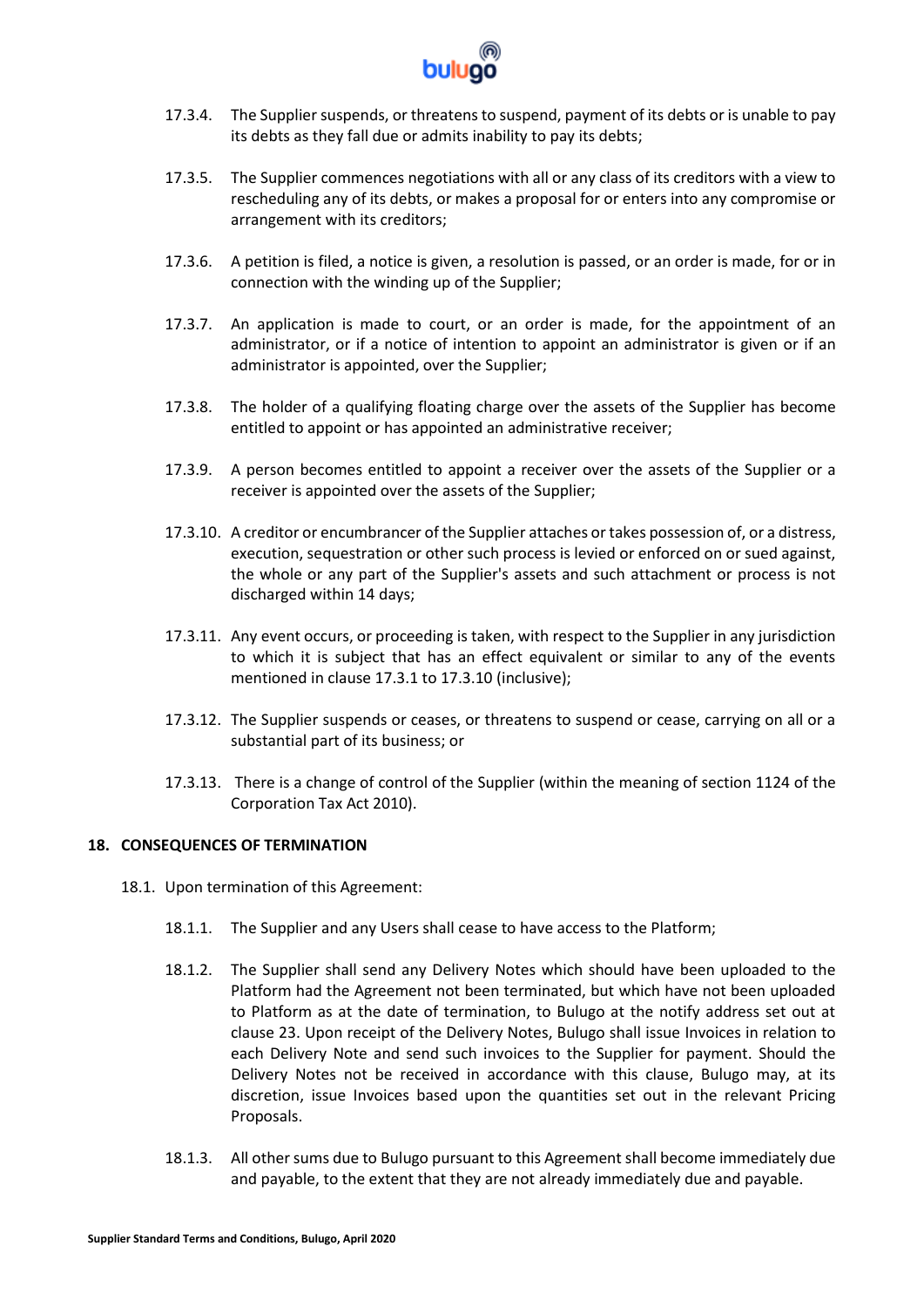

18.1.4. Clauses 4, 10, 11, 12, 13, 18, 20, 21, 22, 23, 24 and 25 shall survive the termination of this Agreement.

### **19. FORCE MAJEURE**

- 19.1. Neither Party shall be liable for any failure or delay in the performance of its obligations under this Agreement to the extent such failure or delay both:
	- 19.1.1. Is caused by any cause beyond the reasonable control of a Party, including the following: acts of war, terrorism, civil riots or rebellions; quarantines, embargoes and other similar unusual governmental action; extraordinary elements of nature or acts of God (other than localized fire, hurricane, tornado or flood);and
	- 19.1.2. Could not have been prevented by the non-performing Party's reasonable precautions and commercially accepted processes, and could not reasonably be circumvented by the non-performing Party through the use of substitute services, alternate sources, workaround plans, the implementation of appropriate security measures, or other reasonable alternative provision of services by a third party.
- 19.2. Events meeting both of the criteria set forth in sections 19.1.1 and 19.1.2 above are referred to individually and collectively as **"Force Majeure Events."**
- 19.3. Notwithstanding any other provision of this clause 19, the non-performing Party shall not be excused for (a) any non-performance of its obligations under this Agreement having a greater scope or longer period than is justified by the Force Majeure Event, or (b) the performance of obligations that should have been performed prior to the Force Majeure Event. If either Party is prevented from or delayed in performing any of its obligations under this Agreement by a Force Majeure Event, it will promptly, or as soon as reasonably practicable, notify the other Party of the occurrence of a Force Majeure Event and describe, in reasonable detail, the circumstances constituting the Force Majeure Event and of delays or anticipated delays in the performance of such Party's obligations. Such Party will continue to use commercially reasonable efforts to recommence performance whenever and to whatever extent possible without delay.

#### **20. LIABILITY**

- 20.1. Nothing in this agreement shall limit or exclude the liability of either Party for:
	- 20.1.1. Death or personal injury caused by its negligence, or the negligence of its employees, agents or subcontractors (as applicable);
	- 20.1.2. Fraud or fraudulent misrepresentation; or
	- 20.1.3. Any matter in respect of which it would be unlawful to exclude or restrict liability.
- 20.2. Subject to clause 20.1 above:
	- 20.2.1. Neither Party shall under any circumstances whatever be liable to the other, whether in contract, tort (including negligence), breach of statutory duty, or otherwise, for:
		- 20.2.1.1. any loss of profit, sales, revenue, or business;
		- 20.2.1.2. loss of anticipated savings;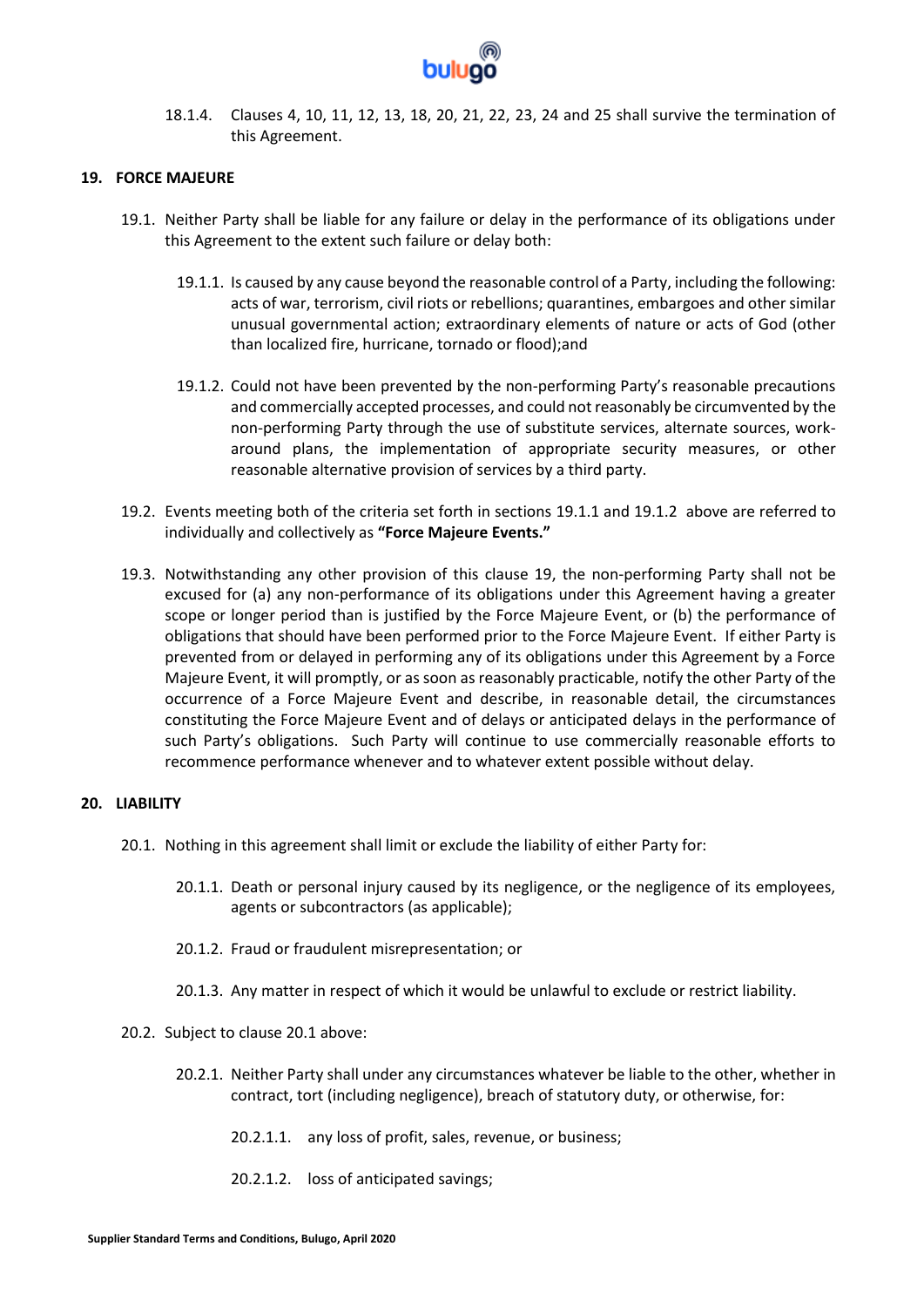

- 20.2.1.3. loss of or damage to goodwill;
- 20.2.1.4. loss of agreements or contracts;
- 20.2.1.5. any loss arising out of the lawful termination of this Agreement or any decision not to renew its term; or
- 20.2.1.6. Any loss that is an indirect or secondary consequence of any act or omission of the Party in question.
- 20.2.2. Bulugo shall under no circumstances be liable for any damages, costs, claims, suits, judgments, expenses, fees, fines, penalties or other losses arising out a malfunction, breakdown or non-availability of the Platform for any reason whatsoever.
- 20.2.3. Bulugo shall under no circumstances be liable for any damages, costs, claims, suits, judgments, expenses, fees, fines, penalties or other losses arising in the event that Bulugo, pursuant to clause 5.5, removes any content or information on the Platform, or disables access to content or information.
- 20.2.4. Bulugo shall under no circumstances be liable for any transaction agreed between the Supplier and a Buyer, or a Buyer and/or the Supplier's failure to comply with the provisions of any contract agreed between a Buyer and the Supplier, including but not limited to failure of the Buyer to pay at all or on time and the quantity or quality of Marine Fuel and/or Marine Lubricants delivered.
- 20.2.5. Bulugo's total aggregate liability under this Agreement shall not in any event exceed the lower of (i) USD 500; or (ii), to the extent the liability arises out of a particular transaction between the Supplier and a Buyer, the Brokerage Fee.

# **21. INDEMNITIES**

- 21.1. Subject to the provisions of clause 20 above, each Party agrees to indemnify and hold the other harmless from all damages, costs, claims, suits, judgments, expenses, fees, fines, penalties or other losses that may be incurred by one Party as a result of the other Party's breach of this Agreement or its non-compliance with the applicable laws and regulations, except to the extent that such losses (i) result from the negligence or wilful misconduct of the Party which has suffered loss, or the negligence or wilful misconduct of its employees, workers, sub-contractors or agents; and/or (ii) include indirect, consequential or special damages, all of which terms include, without limitation, pure economic loss, loss of profits, loss of business, depletion of goodwill and similar loss.
- 21.2. Each Party shall indemnify the other against all claims and proceedings and all liability, loss, costs and expenses incurred by the other as a result of any claim made or brought by a Data Subject or other legal person in respect of any loss, damage or distress caused to them as a result of any breach by the other Party of the Data Protection Legislation by that Party, its employees, workers, sub-contractors or agents, provided that the indemnified Party gives to the indemnifier prompt notice of such claim, full information about the circumstances giving rise to it, reasonable assistance in dealing with the claim and sole authority to manage, defend and/or settle it.
- 21.3. The Supplier shall fully indemnify Bulugo against any and all damages, costs, claims, suits, judgments, expenses, fees, fines, penalties or other losses incurred by any Bulugo arising out of any transaction agreed between the Supplier and a Buyer, or a Buyer and/or the Supplier's failure to comply with the provisions of any contract agreed between a Buyer and the Supplier.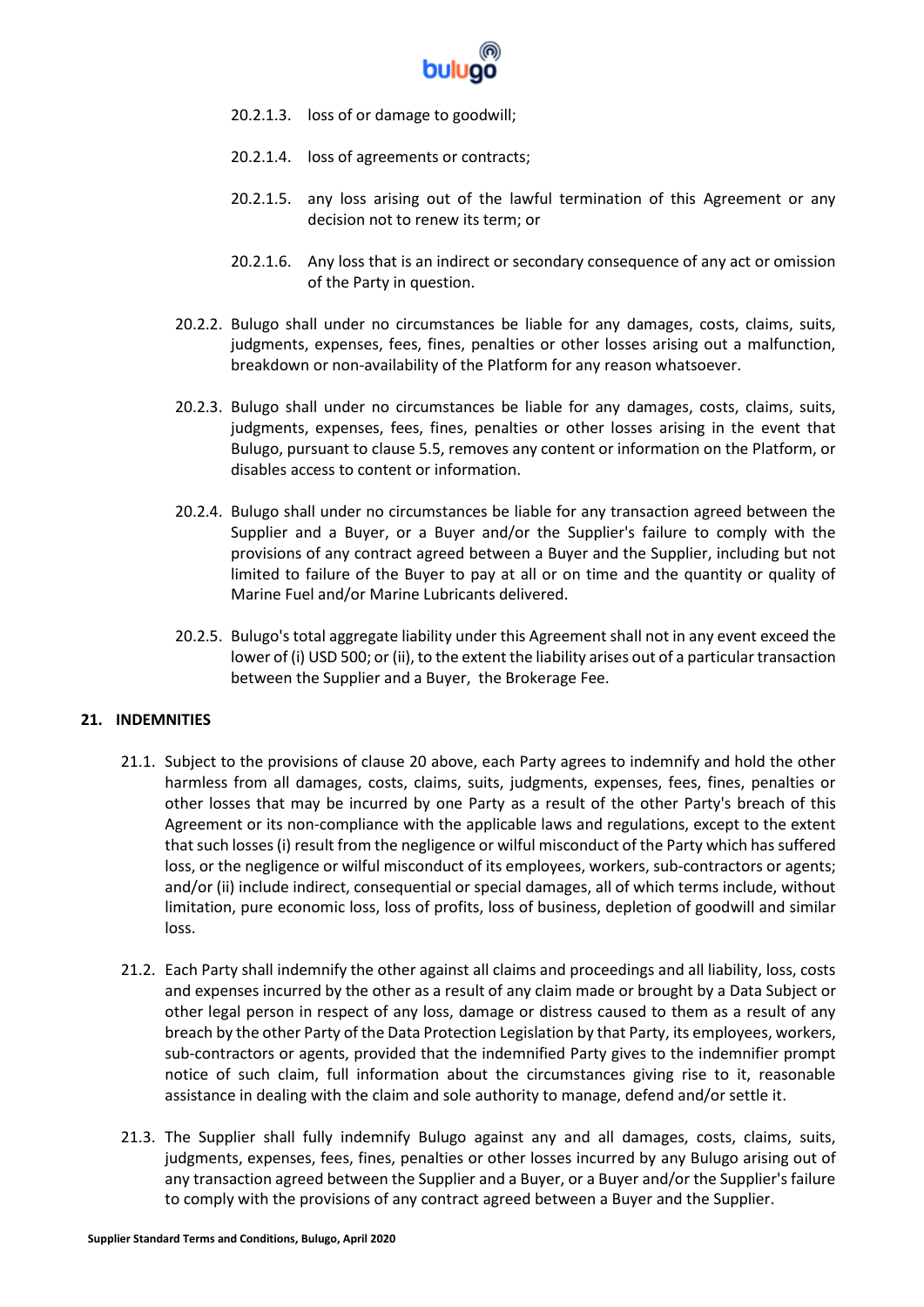

## **22. GOVERNING LAW AND ARBITRATION**

- 22.1. This Agreement is governed by and shall be construed in accordance with the laws of England & Wales.
- 22.2. At Bulugo's sole discretion, any dispute arising out of or in connection with this contract, including any question regarding its existence, validity or termination, shall be subject to the jurisdiction of the English courts, or referred to and finally resolved by arbitration under the LCIA Rules, which Rules are deemed to be incorporated by reference into this clause.
- 22.3. If the dispute is referred to arbitration:
	- 22.3.1. The number of arbitrators shall be three.
	- 22.3.2. The seat, or legal place, of arbitration shall be London, United Kingdom.
	- 22.3.3. The language to be used in the arbitral proceedings shall be English.

#### **23. NOTICES**

23.1. All notices, reports, requests, approvals and other communications required or permitted under this Agreement must be in writing and in English. They will be deemed given as required if (i) delivered personally; (ii) sent by email; or (iii) sent by commercial overnight courier with written verification of receipt. All communications must be sent to the initial addresses set forth below or to such other addresses that either Party may have notified in writing.

#### **If to Bulugo:**

**Address:** Bulugo Ltd, St Marys Chambers, Quarry Street, Guildford, GU1 3UA, United Kingdom Attn: CEO

**Email address:** contact@bulugo.com

**If to \_\_\_\_\_\_\_\_\_\_\_\_\_\_\_\_\_\_\_\_\_\_\_\_\_\_**

**Address:** 

**Email Address:** 

## **24. ENTIRE AGREEMENT**

- 24.1. This agreement constitutes the entire agreement between the Parties and supersedes and extinguishes all previous agreements, promises, assurances, warranties, representations and understandings between them, whether written or oral, relating to its subject matter.
- 24.2. Each Party acknowledges that in entering into this agreement it does not rely on, and shall have no remedies in respect of, any statement, representation, assurance or warranty (whether made innocently or negligently) that is not set out in this agreement.
- 24.3. Each Party agrees that it shall have no claim for innocent or negligent misrepresentation or negligent misstatement based on any statement in this agreement.